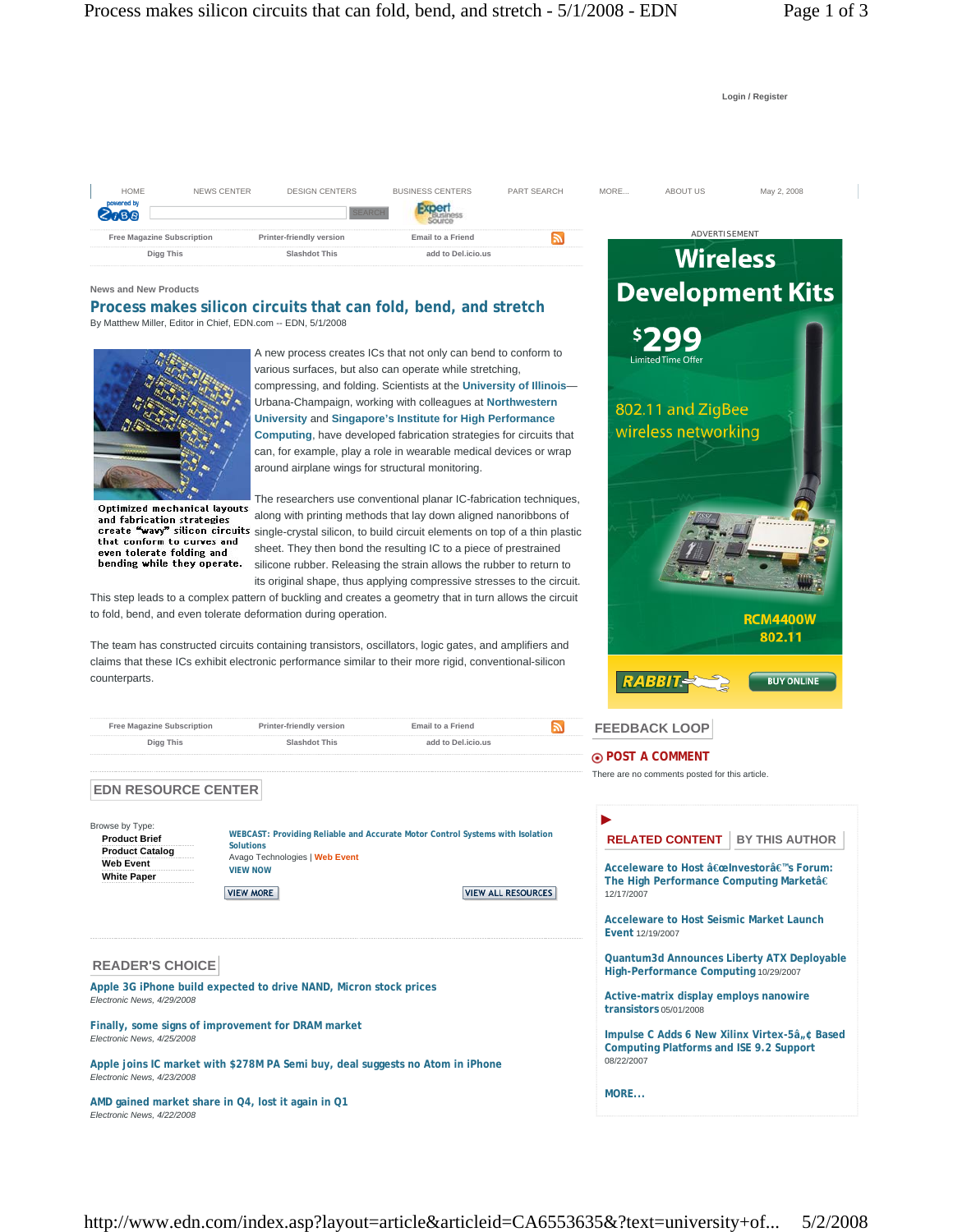**Interfacing high-speed data converters** *EDN, 4/18/2008*

## **MORE...**

# **ADS BY GOOGLE**

**Manufacturing Services** CNC Machining and Assembly Your Solutions Partner **www.fmindustries.com**

**AIU Online** Earn an Associate's, Bachelor's or Master's Degree from AIU Online. **www.AIUonline.edu/Digital-Design**

**Semiconductor Jobs** ICP Search - Semiconductor and Executive Recruitment Experts **www.icpsearch.com**





#### **NEWSLETTERS**

**Electronic News Today: Intel Atom Supply Squeeze; Blu-ray Optical Disc Distribution; More...** 5/2/2008

**EDN on IC Design: Design-for-manufacturing, circuits that bend and fold, more...** 5/1/2008

**EDN Online: New Design Ideas, probing a microstrip trace, more...** 5/1/2008

**SIGN UP**

## **KNOWLEDGE CENTER**



**DEVmonkey: The New Dev Community**



**Automotive Networking with NXP** 



**ON** 

**Power Management**

**Circuit Protection**

**EVENTS**

**2nd Integration & Commercialization of Micro & Nanosystems International Conference & Exhibit Dates:** 6/3/2008 - 6/5/2008 **Location:** Clear Water Bay, Kowloon, Hong Kong

**45th Design Automation Conference (DAC) Dates:** 6/8/2008 - 6/13/2008 **Location:** Anaheim, CA

**High-Speed Digital Design Dates:** 6/23/2008 - 6/24/2008